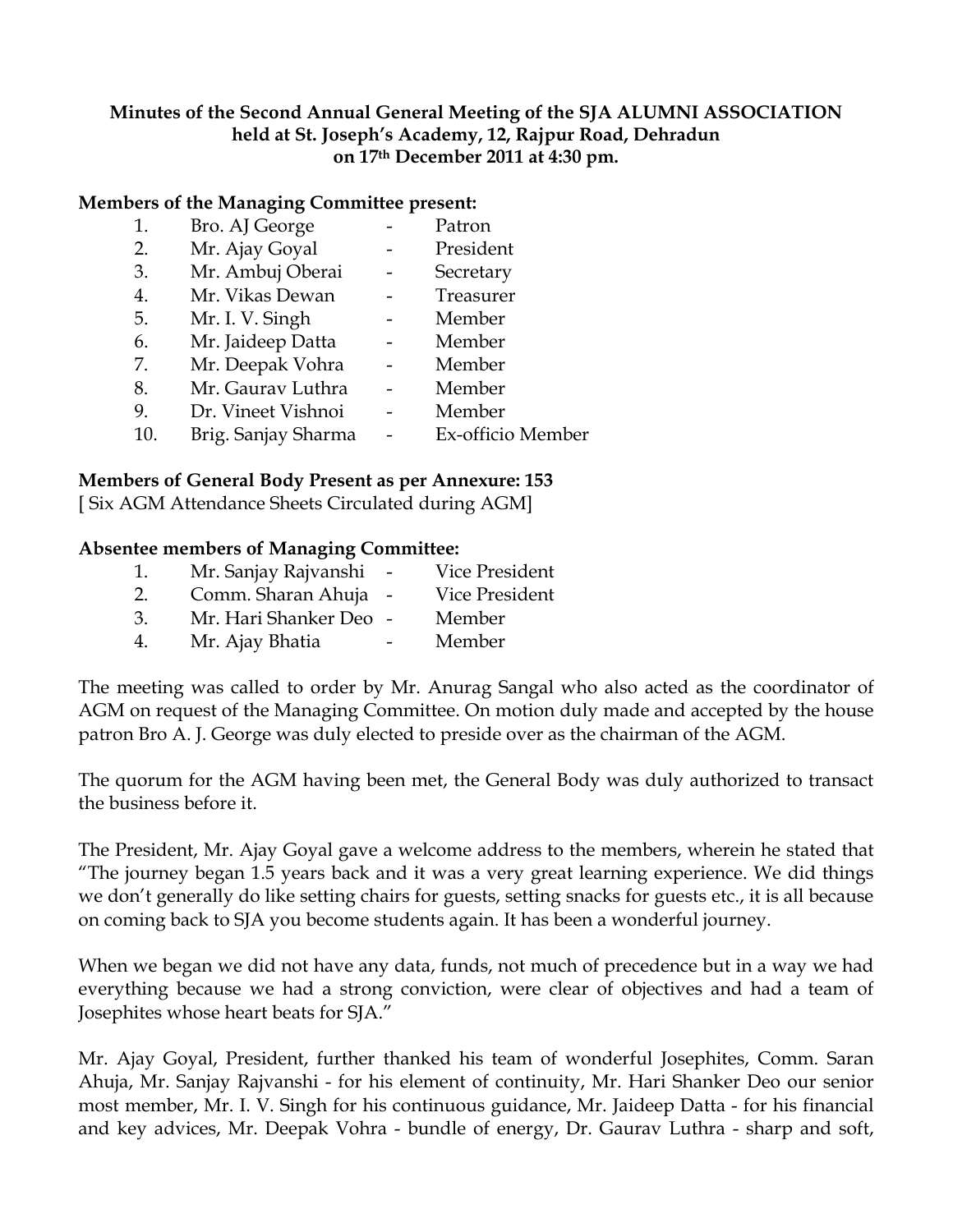Dr.Vineet Vishnoi -perfect gentleman, Mr. Ajay Bhatia, Brig Sanjay Sharma who especially came to attend this Reunion, Mr. Ambuj Oberai - the show window of the committee (a lot of credit goes to him for his hard work to getting Alumni Association to a flying start), Mr. Vikas Dewan - wonderful and equally responsible person and also Bro AJ George for the great initiative taken by him.

**[A]** Mr. Anurag Sangal, Coordinator read out the item no. 2 of the agenda – "**To adopt the minutes of the previous Annual General Meeting held on 18th December 2010."**

The motion was proposed to be adopted by Mr. Raman Bhatia, seconded by Mr. Deepak Bakshi and accepted by the house. Thus the minutes of the first AGM stands adopted.

**[B]** The Coordinator read item no. 3 of the Agenda - "**To receive and adopt the Report of the Managing Committee and Financial Statements for the year ending 31.03.2011, and the period 01.04.2011 to 31.10.2011, along with Auditor's Report thereon."**

Mr. Nitin Kochhar raised 2 queries on point under consideration. They were

- 1. As per the bye laws the statement of accounts should have been circulated 30 days prior to the AGM.
- 2. Notice of the AGM and financial statements have not been received by him.

To query number 1 of Mr. Kochhar, Secretary Mr. Ambuj Oberai told the house that the Memorandum of Association and Rules and Regulations of the Association are available on the website from the day of inception to for all members and non-members to see. Further Mr. Ambuj Oberai read out from the copy of the Memorandum of Association & Rules and Regulations available at the AGM that the notice of the AGM meeting shall be sent to members not less than 15 days prior to the date of AGM.

To query number 2 of Mr. Kochhar, Secretary Ambuj Oberai stated that this year the notice and statement of accounts for the year ending 31.3.2011 and period 1.4.2011 to 31.10.2011 was sent by registered post and the proof of registered post is available with the Association at the Alumni Office.

The majority of members present acknowledged the receipt of statement of accounts for the aforementioned period along with the 2nd AGM notice.

The statement of accounts for the year ending 31.3.2011 and the period 1.4.2011 to 31.10.2011 were proposed to be adopted by Mr. H.S. Sadana and seconded by Mr. Dilip Dua.

The House with a majority of votes via voice votes adopted the statements of accounts for year ending 31.03.2011 and period 01.04.2011 to 31.10.2011.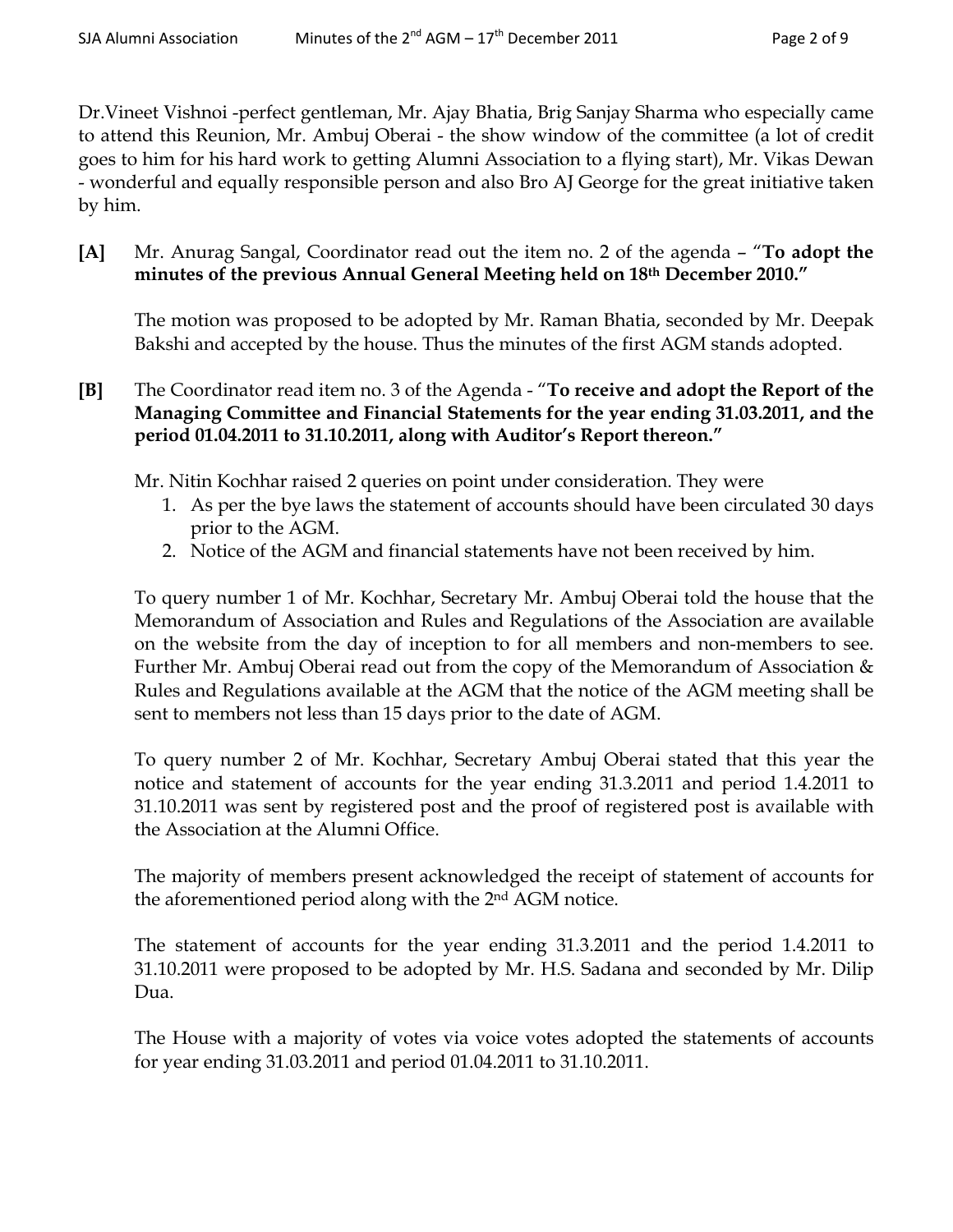**[C]** The Coordinator read item no. 4 of the Agenda – **"To amend Clause 5 (1) of the Rules and Regulation of the Association and add the following to the Membership Clause:**

**"Alumni above the age of 65 who wish to take membership of the Association shall be exempt from payment of admission fee of Rs.1,000/- at the time of submitting application for membership. They will, however, be required to pay annual subscription of Rs. 200/- or a one-time life subscription of Rs. 1,500/-."**

Various Suggestions were received from members, as under: -

- 1. Mr. Nitin Kochhar suggested having this clause for 2 years only so that people don't wait for 65 years so that they can save their 1000 rupees of admission fee.
- 2. Mr. Dilip Dua's suggestion was to change the age from 65 to 55 so that more people become members and this would thus increase the membership and we would be better if we have more members.
- 3. Mr. Sanjay Mall's suggestion was also same as above the only point he differed on was that age should be 60 because even govt. uses 60 as a parameter.
- 4. Mr. Dilpreet Grover suggested that annual subscription should be waived off and only joining fees should be charged from such members.
- 5. Mr. Ramesh Chander Joshi (1957) suggested that age should not be the criteria for any membership. He also said that if you are a true Josephite you will not wait to turn 65 to become a member. He further said that "If u want to become the member of this elite association pay 2500 as the amount like what he did and there should be no waiving off of any fees."

The house applauded the suggestion of Mr. Ramesh Chander Joshi and by majority did not approve the proposal of Managing Committee to amend clause 5(1) of Memorandum of Association and Rules and Regulations.

Thus the proposal to amend Clause  $5(1)$  of the Memorandum of Association and Rules  $\&$ regulations was rejected.

**[D]** The Co-ordinator, Mr. Anurag Sangal pointed out that the managing committee report is still to be approved as per point 3 of agenda as the same was missed out earlier.

Mr. Ambuj Oberai, Secretary through a PowerPoint presentation, presented before the house the Managing Committee report citing the contribution of each member.

The House duly accepted the managing committee report unanimously. Thus the managing Committee report was adopted.

Mr. Anurag Sangal further elaborated some moments of the year from Mr. Ambuj Oberai's report. He highlighted about the blood donation camp in which Bro George had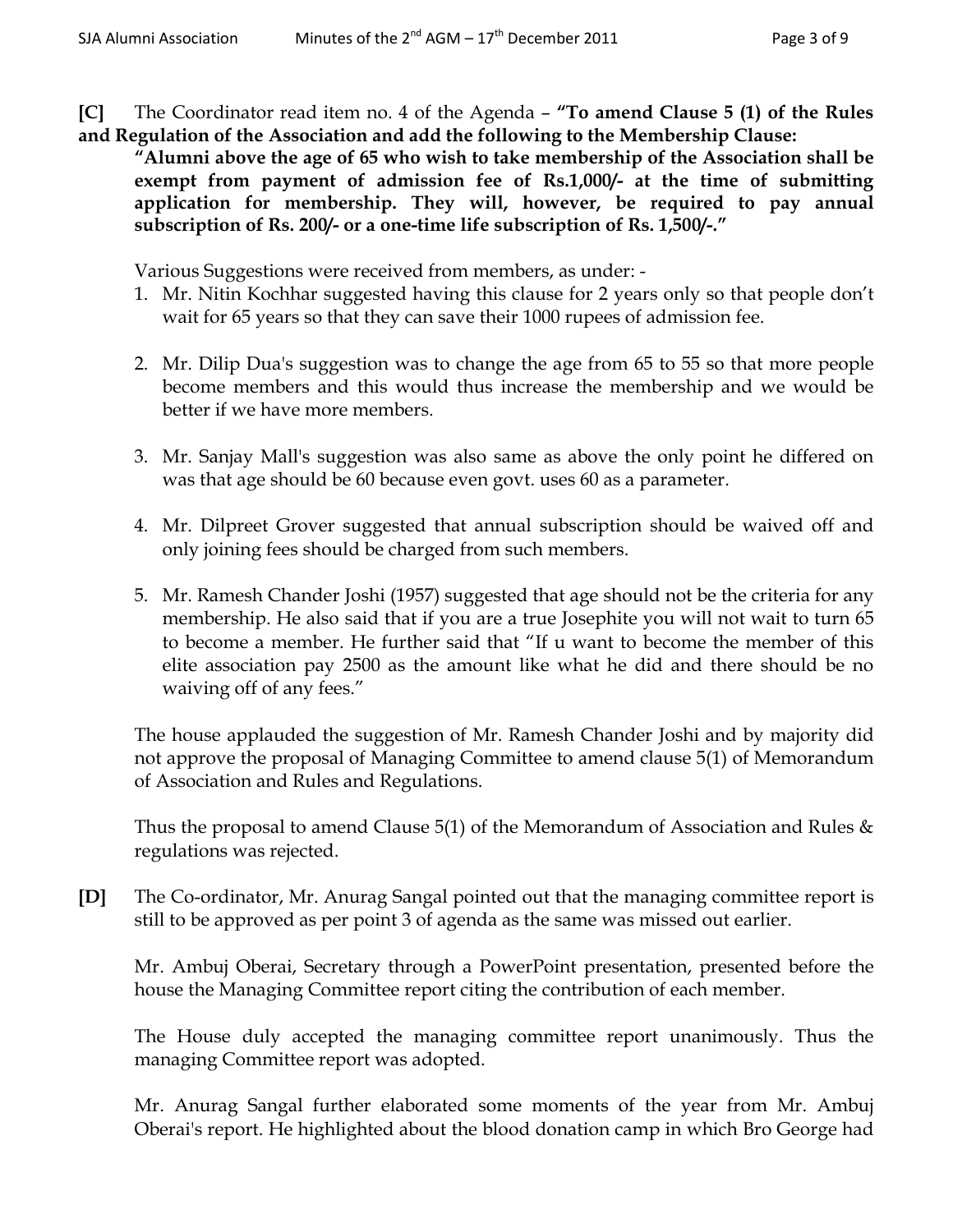also participated and was a leader by donating blood thus encouraging all present. He also said that through these alumni reunions we get to meet people out of spectrum. He then introduced to the house Mr. Sunil Pant CGM SBI. Mr. Pant who is a alumnus of 1968 batch from SJA and had come especially to attend this meet from Mumbai. Mr. Pant further told about his school memories of Bro. Donovan and said that it is a great feeling to come back to SJA which still beats in Hearts of millions.

**[E]** The Coordinator read item no. 5 of the Agenda – **"To amend Clause 7 (1)(c) of the Rules and Regulation of the Association and substitute the same to be read as under: "Notice: Notice for meetings shall be served by the Secretary of the Association in writing by email or post to all the members not less than fifteen days prior to the date of the meetings."**

Mr. Nitin Kochhar, proposed the motion for acceptance which was seconded by Mr. Sanjay Mall. The house accepted it unanimously by voice votes.

Accordingly clause 7(1)(c) stands amended and substituted.

**[F]** The Coordinator read item no. 6 of the Agenda – **"To amend Clause 7 (2)(a) of the Rules and Regulation of the Association and substitute the same to be read as under: "Formation: The Managing Committee of the Association shall consist of a President, two Vice Presidents, Secretary, Treasurer, four Senior Members and three other Members. Total 12 Members.**

**One seat each shall be reserved for women candidates in the Senior Members category and other Members Category respectively; however in the event of women candidates not filing valid nominations, male members may be elected to fill in the vacancy in the respective category(ies)."**

*If approved at the AGM, the above substituted clauses shall be applicable during the*  next elections to be held from the year 2013 onwards, and shall not affect the *candidacy/nominations/Management Committee to be elected in the elections held/ to be held on 17th December 2011 for the term 2011*‐*2013."*

Suggestions were received by members, which are as under: -

- 1. Mr. Dilip Dua's suggestion was that the total number of members in the Managing Committee should be odd, to avoid the situation of tie. Secretary Mr. Ambuj Oberai replied that in case of a tie the patron steps in and casts his vote and this is mentioned in our Memorandum of Association also. With this reply the suggestion of Mr. Dua came to an end.
- 2. Mr. Nitin Kochhar pointed out that in the election Bye laws there is no categorization of junior and senior members.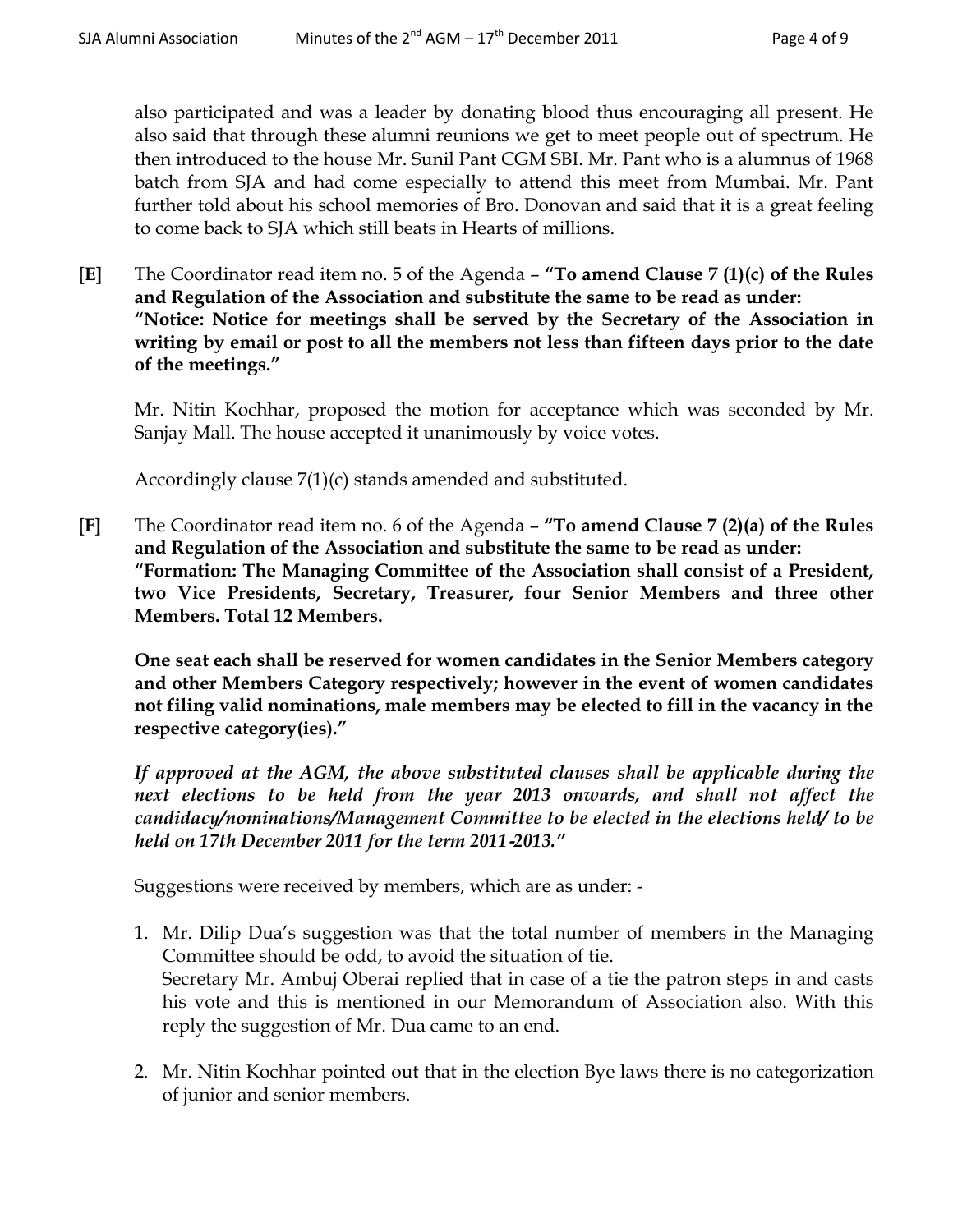Secretary Mr. Ambuj Oberai replied that the Election Bye laws states the categorization of 3-10 years as junior members and 10+ as senior members. Further details of which are also available at the website.

- 3. Mr. Nitin Kochhar stated that the law does not allow for double categorization. Mr. Anurag Sangal replied that according to the societies act the society is allowed to frame its own bye laws and rules and regulations for its functioning and nowhere has it debarred any kind of categorization. Further he stated that the Election Committee realized that the drafting of the election bye laws should have been better and thus to accommodate the same the amendment to this clause has been proposed and as per societies act there is no illegality in framing of these bye laws.
- 4. Mr. Nitin Kochhar further stated that there is a Supreme Court ruling that double categorization is not allowed. No such ruling or reference was cited/produced by him.

Mr. Raman Bhatia said that at the last AGM there was clear sentiment of the house that there must be representation of lady members in the Managing Committee and thus there should be one lady member from one category and another from another category. He further stated that there is no law which prohibits women candidates to be present in the Managing Committee of the Alumni to which Mr. Nitin Kochhar did not respond.

5. Further Mr. Nitin Kochhar also said that there should be a different category for women all together.

The house did not approve of any of the above suggestions/views of Mr. Nitin Kochhar and rejected his suggestions.

Mr. Sanjay Bhutani proposed that the amendment of clause 7(2) (a) be accepted as proposed in the AGM notice which was seconded by Mr. Kapil Arora. The house by a majority of voice votes accepted the proposed motion.

Accordingly clause 7(2) (a) stands amended and substituted in the Rules & regulations as proposed in the notice of the AGM.

**[G]** The Coordinator read item no. 7 of the Agenda – "**To take the opinion of the House on which information of the database should be shared with members of the Association and non**‐m emb ers...."

Different proposals on sharing of database were made by the members, as under:-

- 1. Mr. Vickram Sabarwal said that there should be an undertaking by the person requesting the data that he will not misuse it and also the full information of the database should be restricted and not given.
- 2. Mr. Rahul Jain asked that what action can be taken against the member not fulfilling the obligation as per the undertaking as mentioned by Mr. Sabharwal.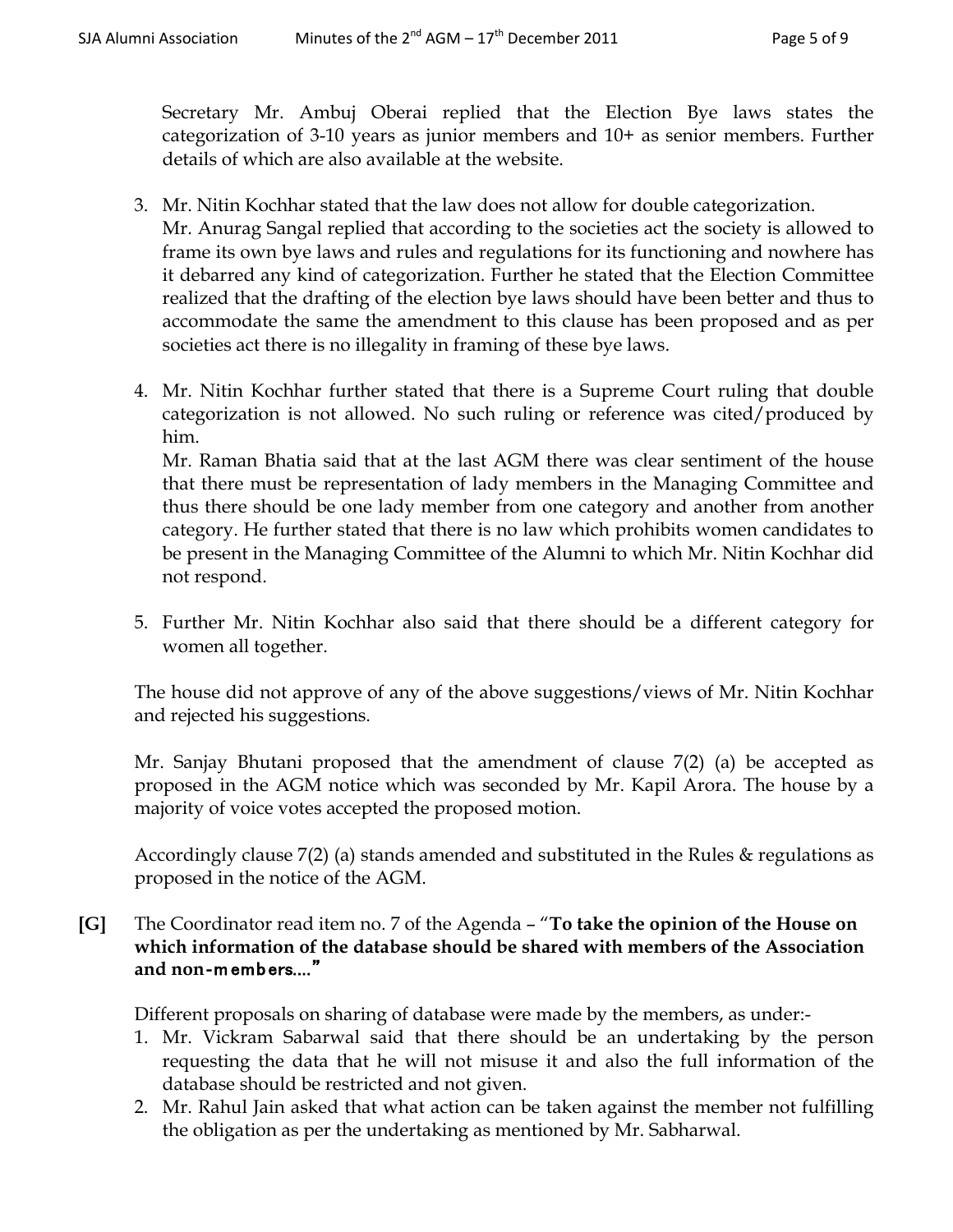- 3. Mr. Kapil Arora suggested that the name, year and email should be given.
- 4. Mr. Shobhit Goyal suggested that each member should fill a form which states that which data he or she wants to share with the other person and also that there should be fees charged from the person who wants the data.
- 5. Mr. Sudhir Arora said that he had apprehensions about disclosing email ID's and only restricted information should be passed on.
- 6. Dr. Gaurav luthra suggested that in several of the professional organizations he is a member of, the website displays member's names, year of passing out and city of residence only. Phone numbers and email ID's are typically not made public to avoid misuse. There is an option to send an email to any member through the website without disclosing the actual email ID. The mail is routed automatically through the website server and the recipient member has the choice to respond or not.

After hearing all the suggestions the house came out of the view that the name, batch and postal address should be shared on demand of specific members that no information should be shared to the non-members. The house also asked the Managing Committee to look into the suggestion of Dr. Gaurav Luthra.

**[H]** The Coordinator read item no. 8 of the Agenda – **"To appoint an Auditor for the next financial year."**

Mr. Tirupati Juneja proposed the name of the M/s Naveen Kumar Gupta and Associates Prop. Mr. Naveen Gupta to be re-appointed as auditors and was seconded by Mr Kapil Anand.

The house accepted the proposal and M/s. Naveen Kumar Gupta & Associates were reappointed as auditors for the financial year 01.04.2012 to 31.03.2013.

At the instance of Mr. Sangal, the House expressed condolences to Mr. Naveen Gupta whose father passed away just 2 days back and that was the reason Mr. Naveen could not attend the AGM.

**[I]** The Coordinator read item no. 9 of the Agenda – "**To transact such other business with the permission of the Chair as may be brought before the meeting.."**

Two queries were received in this regard and after permission from the chair they were discussed: -

1. Proposed by Mr. Sandeep Mahajan and it was seconded by Mr. Nitin - SJA and SJA Alumni Association name should not be taken for self-aggrandizement.

To this Mr. Rajiv Sachar had the following comment, "I agree that it should not be used, but only with the permission of the school if it benefits the society." He further said that he made SJA Alumnus Group on Facebook which is not a registered body.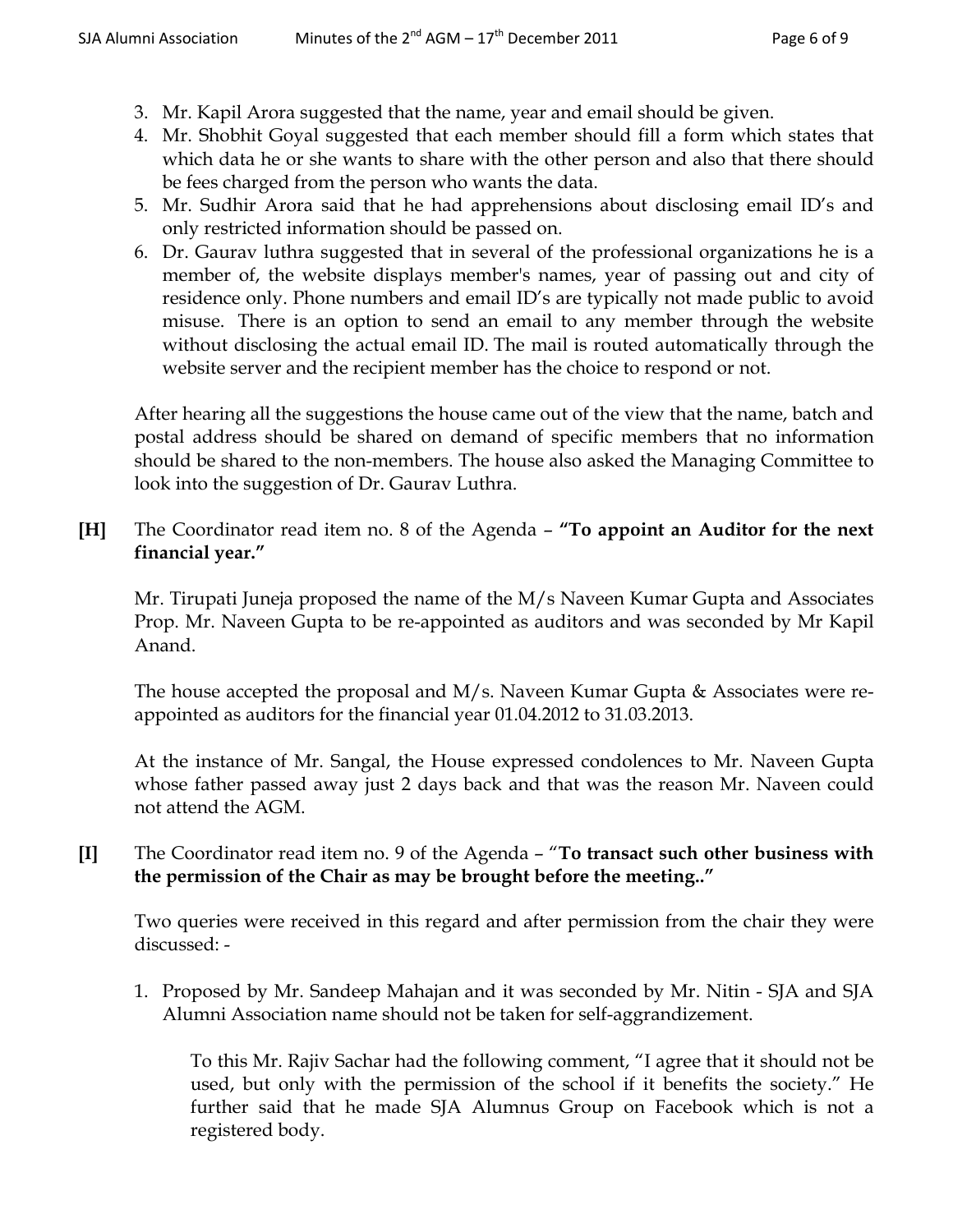Mr. Sudhir Arora said that Alumni Association name should not be used. He also said that the SJA Alumni/ Alumnus name or its connotation in any form should not be used by any other person or group as there can only be one recognized Alumni body by a school. Since we have a recognized body in name of SJA Alumni Association this facebook group "SJA ALUMNUS' is not answerable to anyone and the use of the name should be stopped.

Mr. Anurag Sangal further said that the SJA name is the property and under protection of the school. If there is any misuse the principal will take action.

Mr. Anurag Sangal also said that SJA ALUMNI is the property of SJA Alumni Association and of none other body. If there is any misuse of the word Alumni or any synonymous word or any connotation of the same or any parallel body without the permission from the school, then action should be taken and SJA Alumni Association can legally stop it. He also suggested that as fellow Josephites we should not get into legal matters unless it is unavoidable.

Mr. Raman Bhatia said that the bye-laws clearly say to bind the SJA Alumni all over the world, there are chapter for different parts of the world and thus if people are not part of this alumni, parallel Alumni will rise which will again result in discontinuity like before

The house was of the view after hearing the same that there is only one body by name of SJA Alumni Association, with permission and recognition by SJA as its Alumni body, the word Alumni or its connotation and synonyms should not be used by any other person or group and necessary action should be taken against them.

2. Proposed by Mr. Girish Batra and seconded By Mr. Sunit Pal - about demonstration and use of wrong words and derogatory language and remarks against members of the association, teachers and school on social media by fellow members. It was proposed that managing committee should take appropriate action such as suspension of such members or any other action deemed fit.

Mr. Manu Sabharwal said to the above point that the use of any wrong language as well as acting as a police is beyond the domain of the SJA Alumni.

Mr. Bhatia did not agree to Mr. Sabharwal's comment and said that use of derogatory language on sites is bad and alumni have the right and should take action.

Mr. Virendra Kalra said that we are a society by itself and we must follow some ethics thus we should bind ourselves in a code of conduct and follow standards in this association.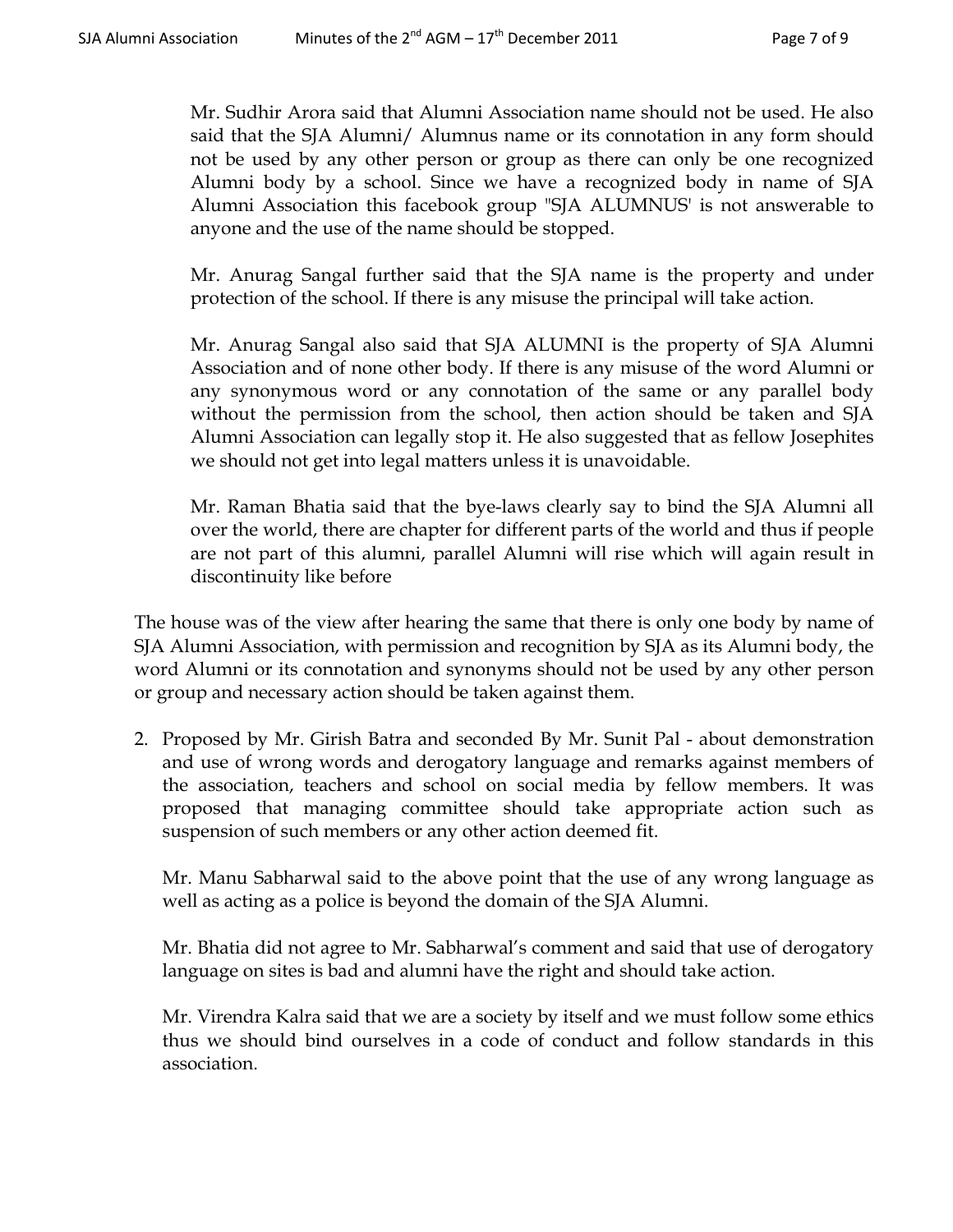The house was of the view that the Managing Committee shall decide on the code of conduct / ethics for its members and take necessary action as deemed fit against those who do not follow the same.

Mr.Anurag Sangal told the house that Mr. Rajeev Nangia, Mr. Raman Bhatia, Col Rakesh Jindey and he thought of setting a tradition that each incoming committee should give mementos to the outgoing committee as appreciation for efforts put in by them. Therefore he requested that the cost of Rs. 3814/- for the mementos to be taken as a valid expenditure for the house. The house accepted the expenditure as a valid expenditure.

Mr. Anurag Sanghal then called upon the Senior most member present, Mr. Ramesh Narayan Saklani 1948 batch. As Mr. Saklani walked upto to present these mementos to the MC he was given a standing ovation by the house. He then presented the mementos to the outgoing MC. He spoke a few words and told the house that it was pleasure for him to be here at SJA.

**[J]** The Coordinator read item no. 10 of the Agenda pertaining to **the address by patron Bro. George.**

Bro. George said that he would like to appreciate Mr. Sangal for the wonderful way in which he managed the meeting. He also said that he feels proud of the fact that he was instrumental in giving form to this organizationand is happy that this organization has taken great place under Mr. Ajay Goyal (President).

He said that when the organization was made there was no difference between Alumni or Alumnus. He said he would like to appreciate all those who have worked for the school but at the same time his Ernest desire is that if we all are for the institution we should all stand as one. It is like we should all stand under one umbrella because unity is strength. Ultimately the purpose of the Association is to express gratitude to the Alma Mater

He said it is a very happy and proud feeling when he meets students passed from SJA. He said we should aspire to strengthen this institution that gave us this life and made us what we are today. He also said that we need to have discipline to grow.

Bro. also said that he was aware of the derogatory emails and posts on social media of which he did not approve at all. He said that when we take the name of the school, we should understand that it is sacred. If we say bad things it is bad for the school. He said that before taking such actions remember that we are a big family and in spite of difficulties, shortcomings we have to stand united.

He thanked everyone for being good ambassadors of the school and asked to continue to work for the Alma Mater. He thanked the MC for the events done by them such as Teachers day, career carnival, felicitating students, blood donation camp and also for the equipment donated by them to the school.